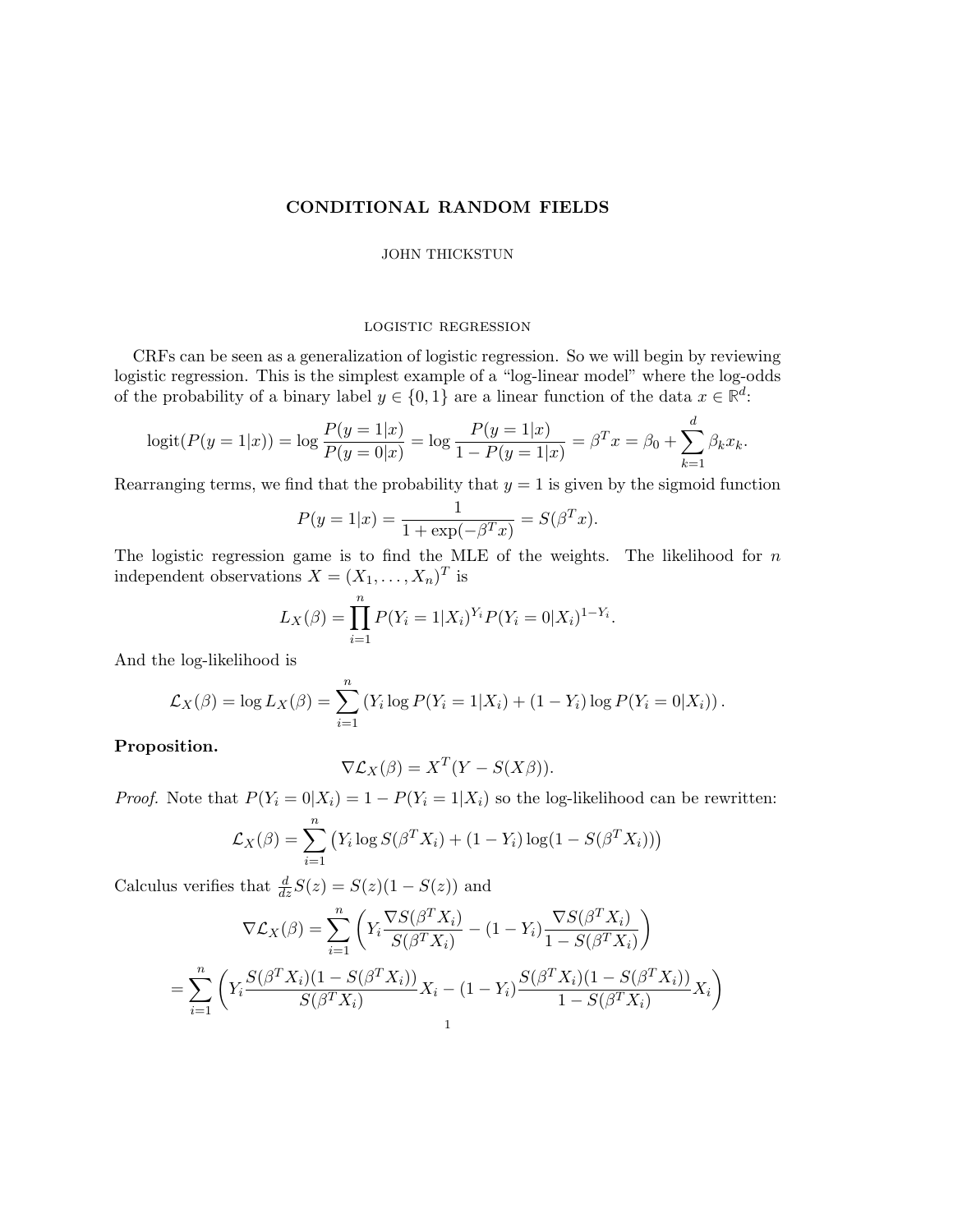2 JOHN THICKSTUN

$$
= \sum_{i=1}^{n} (Y_i(1 - S(\beta^T X_i)) - (1 - Y_i)S(\beta^T X_i)) X_i = \sum_{i=1}^{n} (Y_i - S(\beta^T X_i)) X_i.
$$

We can proceed from here with first-order gradient updates:

$$
\beta' = \beta + t \nabla \mathcal{L}_X(\beta) = \beta + t X^T (Y - S(X\beta)).
$$

As an aside, if we observe that  $\mathbb{E}Y_i = P(Y_i = 1 | X_i) = S(\beta^T X_i)$  then the first order optimality condition can be written

$$
X^T Y = \mathbb{E}_{\beta} X^T Y.
$$

I.e. logistic regression is the distribution in the class of log-linear models satisfying the constraint that the empirical expectation of each feature matches the model distribution.

Alternatively, we can do something second-order.

**Proposition.** Let 
$$
W = \text{diag}(S(\beta^T X_i)(1 - S(\beta^T X_i)))
$$
. Then  

$$
\nabla^2 \mathcal{L}_X(\beta) = X^T W X.
$$

Proof.

$$
\nabla^2 \mathcal{L}_X(\beta) = -\sum_{i=1}^n X_i^T \nabla S(\beta^T X_i) = -\sum_{i=1}^n X_i^T S(\beta^T X_i)(1 - S(\beta^T X_i))X_i
$$
  
=  $X^T \operatorname{diag}(S(\beta^T X_i)(1 - S(\beta^T X_i)))X = X^T W X.$ 

Note that  $W \succ 0$  so the logistic loss is convex. This guarantees the convergence of both the first and second order methods to the MLE. In particular, the Newton updates are

$$
\beta' = \beta - (X^T W X)^{-1} \nabla \mathcal{L}_X(\beta) = \beta - (X^T W X)^{-1} X^T (Y - S(X\beta)).
$$

Compare this with least squares regression. In that case we want to optimize  $y = X\beta$  and the closed form solution is

$$
\beta = (X^T X)^{-1} X^T Y.
$$

For this reason, logistic regression is sometimes considered as an iteratively re-updated weighted least squares regression.

## multinomial logistic regression

We will now generalize the model from the previous section to a multiclass setting. For  $k$ classes, we can generalize the log-odds characterization of logistic regression by expressing the log-odds of each class  $j > 1$  versus class 1 as a log-linear function of the data:

$$
logit(P(y = j)|x) = log \frac{P(y = j|x)}{P(y = 1|x)} = \beta_j^T x.
$$

Because probabilities sum to one, we must have

$$
P(y = 1|x) = \frac{1}{1 + \sum_{j=2}^{k} e^{\beta_j^T x}}.
$$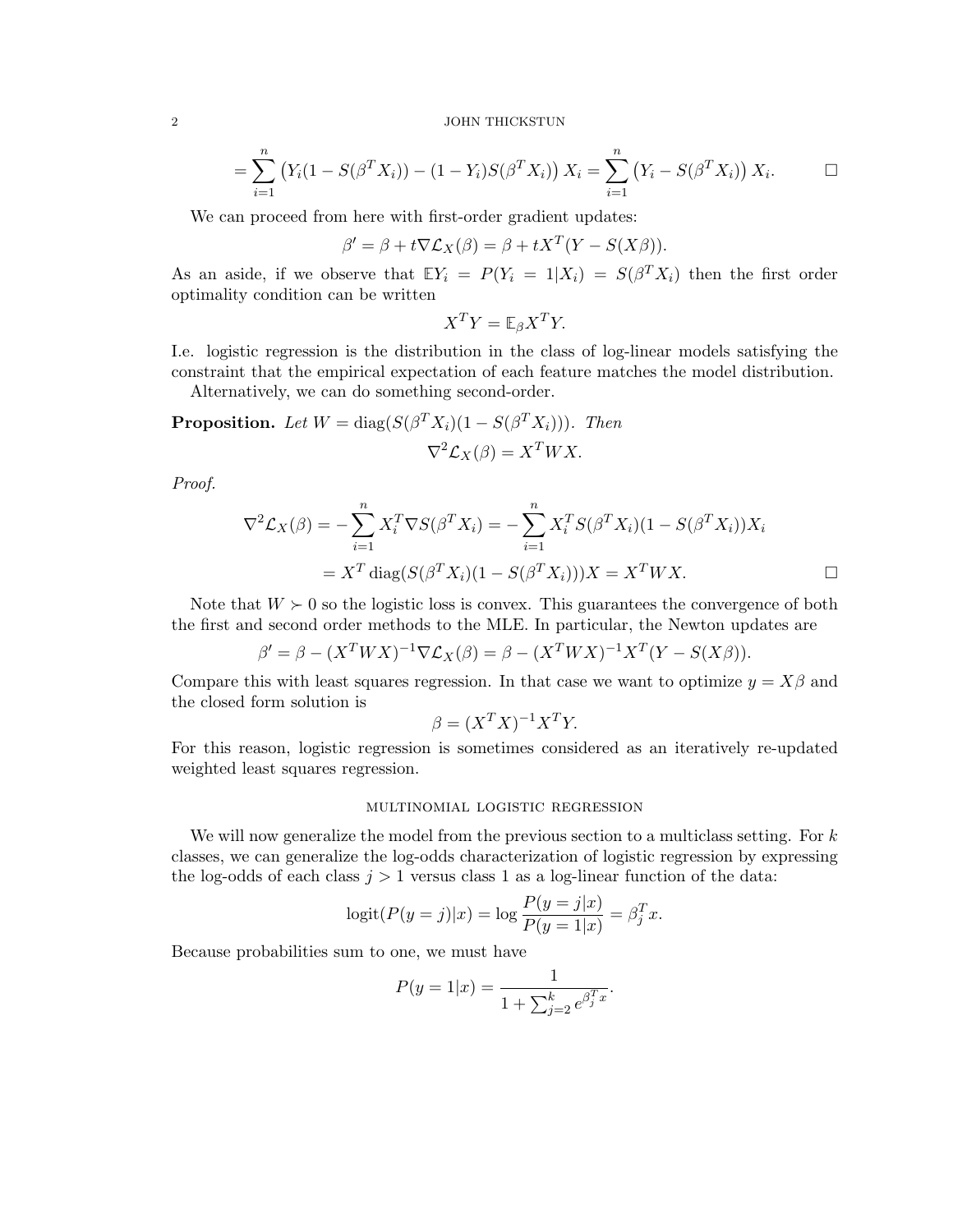And a little algebra shows that for  $j > 1$ ,

$$
P(y = j|x) = \frac{e^{\beta_j^T x}}{1 + \sum_{j=2}^k e^{\beta_j^T x}}.
$$

We can symmetrize the model by reparameterizing; observe that

$$
P(y = 1|x) = \frac{e^{\beta_1^T x}}{e^{\beta_1^T x} + \sum_{j=2}^k e^{(\beta_1 + \beta_j)^T x}} = \frac{e^{\beta_1^T x}}{\sum_{j=1}^k e^{\beta_j^T x}}.
$$

Therefore replacing  $\beta'$  with  $\beta$ , for all j

$$
P(y = j|x) = \frac{e^{\beta_j^T x}}{\sum_{j'=1}^k e^{\beta_{j'}^T x}} = \frac{1}{Z_{\beta}(x)} e^{\beta_j^T x}.
$$

This is the softmax representation of multinomial logistic regression. The log-likelihood for *n* independent observations is  $\mathcal{L}_X : \mathbb{R}^{k \times d} \to \mathbb{R}$  defined by

$$
\mathcal{L}_X(\beta) = \log L_X(\beta) = \sum_{i=1}^n \sum_{j=1}^k \log P(Y_i = j | X_i) \mathbb{1}_{Y_i = j}
$$
  
= 
$$
\sum_{i=1}^n \sum_{j=1}^k (\beta_j^T X_i - \log Z_\beta(X_i)) \mathbb{1}_{Y_i = j} = \sum_{i=1}^n (\beta_{Y_i}^T X_i - \log Z_\beta(X_i)).
$$

Proposition.

$$
\nabla_j \mathcal{L}_X(\beta) = X^T (\mathbb{1}_{Y=j} - P(Y=j|X))
$$

Proof. The derivative of the log-partition function is

 $\lambda$ 

$$
\frac{\partial \log Z_{\beta}(x)}{\partial \beta_{jl}} = \frac{1}{Z_{\beta}(x)} \sum_{j'=1}^{k} x_l e^{\beta_{j'}^T x} 1_{j'=j} = \frac{1}{Z_{\beta}(x)} x_l e^{\beta_j^T x} = x_l P(y=j|x).
$$

And therefore the derivative of the log-likelihood is

$$
\frac{\partial \mathcal{L}_X(\beta)}{\partial \beta_{jl}} = \sum_{i=1}^n (X_{il} \mathbb{1}_{Y_i = j} - X_{il} P(Y_i = j | X_i)) = \sum_{i=1}^n (\mathbb{1}_{Y_i = j} - P(Y_i = j | X_i)) X_{il}.
$$

We can rewrite this as

$$
\nabla_j \mathcal{L}_X(\beta) = \sum_{i=1}^n (\mathbb{1}_{Y_i=j} - P(Y_i = j | X_i)) X_i.
$$

This gives us the the first order optimality conditions

$$
X^T \mathbb{1}_{Y=j} = X^T P(Y=j|X) = X^T \mathbb{E}_{\beta} \mathbb{1}_{Y=j}.
$$

I.e. the empirical marginal probability of each feature matches the distribution probability under the distribution parameterized by optimal  $\beta$ .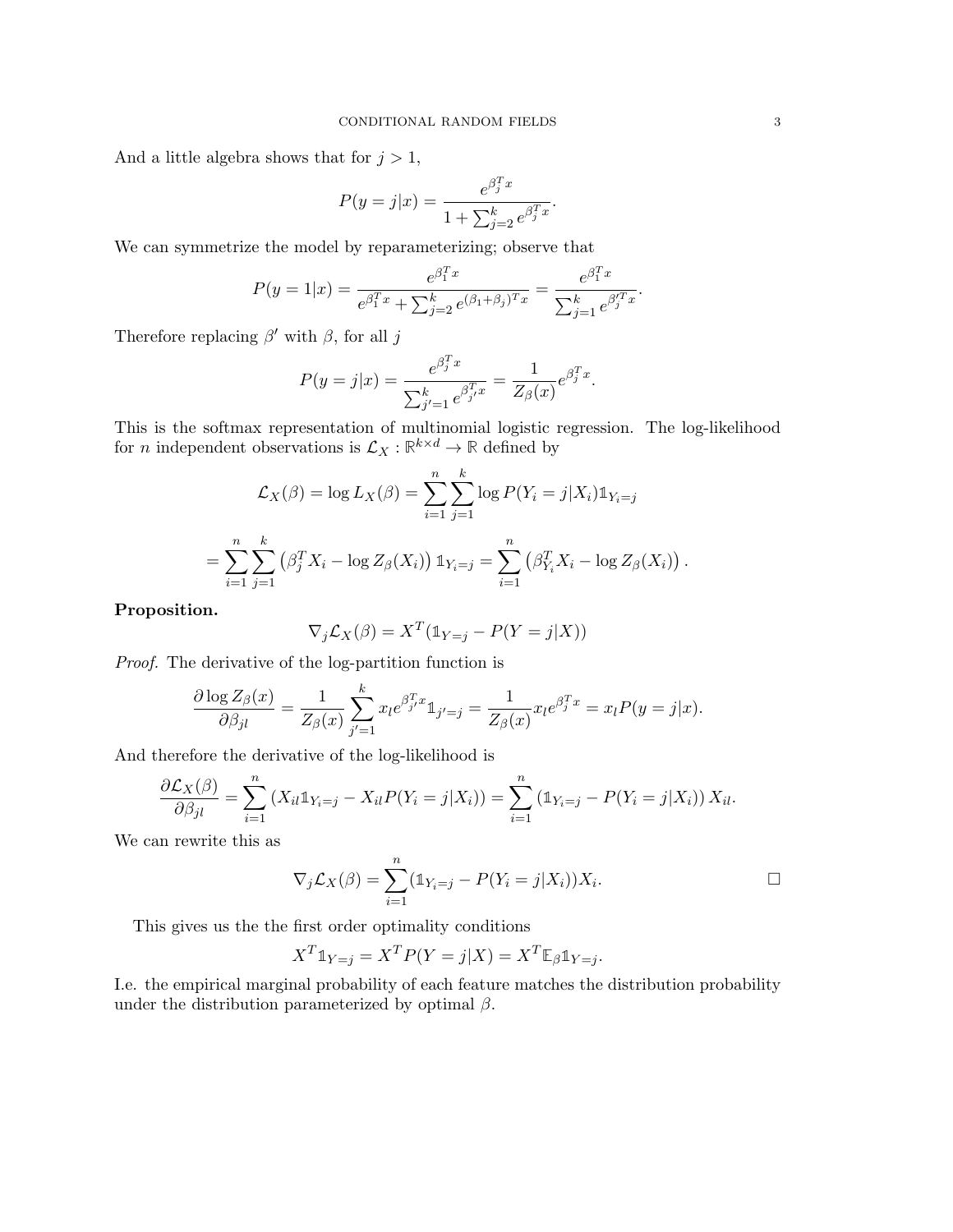# 4 JOHN THICKSTUN

# conditional random fields

Define a (log-linear) potential over observations  $x \in \mathcal{X}$  and labelings  $y \in \mathcal{Y}$  by

$$
\psi_t(y, x) = \exp\left(\beta^T \varphi_t(y, x)\right)
$$

Here  $\varphi_t$  is a feature map. We can think of  $\psi_t$  as an un-normalized probability distribution and consider the product distribution

$$
\Psi(y,x) = \prod_{t=1}^{T} \psi_t(y,x).
$$

The chain-structured CRF is then given by

$$
P(Y = y|x) = \frac{1}{Z(x, \beta)} \Psi(y, x) = \frac{1}{Z(x, \beta)} \prod_{t=1}^{T} \psi_t(y, x)
$$

$$
= \frac{1}{Z(x, \beta)} \exp \left( \beta^T \sum_{t=1}^{T} \varphi_t(y, x) \right) = \frac{1}{Z(x, \beta)} \exp \left( \beta^T \Phi(y, x) \right).
$$

Above we define

$$
\Phi(y, x) = \sum_{t=1}^{T} \varphi_t(y, x).
$$

And the partition function is

$$
Z(x, \beta) = \sum_{y} \Psi(y, x) = \sum_{y} \exp(\beta^T \Phi(y, x)),
$$

**TRAINING** 

Given supervised training sequences  $(x^i, y^i)$ , the log-likelihood is

$$
L(\beta) = \frac{1}{n} \sum_{i=1}^{n} \log P(Y = y^{i} | x^{i}) = \frac{1}{n} \sum_{i=1}^{n} (\beta^{T} \Phi(y^{i}, x^{i}) - \log Z(x^{i}, \beta)).
$$

And the first order optimality conditions are

$$
0 = \frac{\partial L}{\partial \beta_k} = \frac{1}{n} \sum_{i=1}^n \left( \Phi_k(y^i, x^i) - \frac{\partial}{\partial \beta_k} \log Z(x^i, \beta) \right).
$$

Where

$$
\frac{\partial}{\partial \beta} \log Z(x^i, \beta) = \frac{1}{Z(x^i, \beta)} \sum_{y'} \Phi_k(y', x^i) \exp \left( \beta^T \Phi(y', x^i) \right) = \mathbb{E}_{\beta} \Phi_k(Y, x^i).
$$

So the first order condition reduces to

$$
\sum_{i=1}^{n} \Phi(y^i, x^i) = \mathbb{E}_{\beta} \Phi(Y, x^i).
$$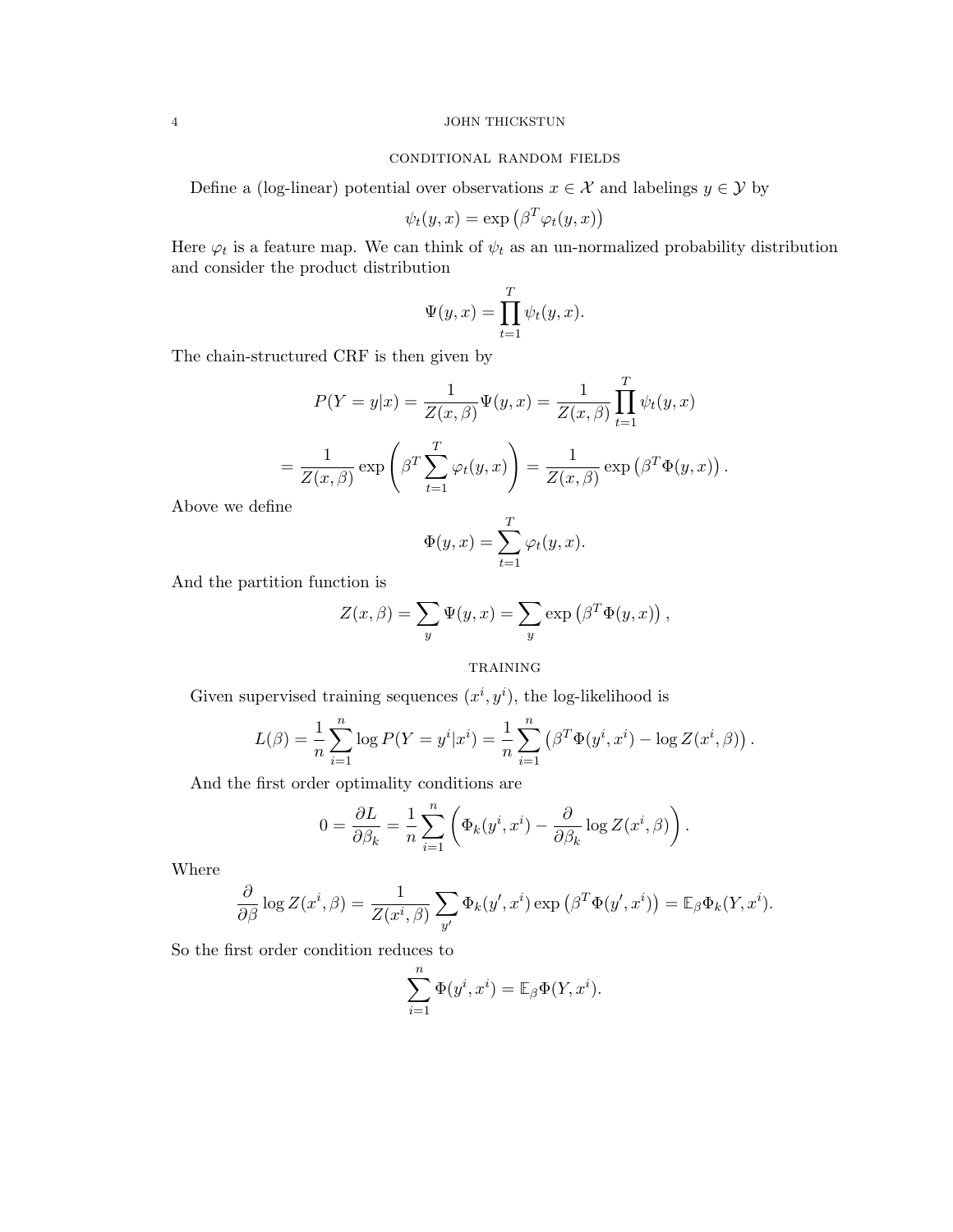This is the maximum entropy condition: find the weights  $\beta$  that make the distribution expectation match the empirical expectation. We can find the optimal weights with firstorder gradient updates:

$$
\beta' = \beta + t \nabla L(\beta) = \beta + t \left( \frac{1}{n} \sum_{i=1}^n \Phi(y^i, x^i) - \mathbb{E}_{\beta} \Phi(Y, x^i) \right).
$$

How do we compute  $\mathbb{E}_{\beta} \Phi_k(Y, x^i)$ ? This is intractable in general because we need to sum over all possible sequences  $y'$ . But if we impose additional structure on our feature map, the computation may simplify.

logistic regression revisited. For example, suppose there is some  $\varphi'$  such that

$$
\varphi_t(y,x) = \varphi'(y_t,x,t).
$$

That is, each  $\varphi_t$  depends only on  $y_t$ , rather than the whole label space. In this case the expectation reduces to

$$
\mathbb{E}_{\beta}\Phi(Y,x) = \sum_{y}\sum_{t=1}^{T}\varphi'(y_t,x,t)P(Y=y|x) = \sum_{t=1}^{T}\sum_{y_t}\varphi'(y_t,x,t)\sum_{\substack{y_s\\s\neq t}}P(Y=y|x).
$$

The marginal probability is

$$
P(Y_t = y_t|x) = \sum_{\substack{y_s \\ s \neq t}} p(y|x) = \frac{1}{Z(x,\beta)} \sum_{\substack{y_s \\ s \neq t}} \prod_{s=1}^T \psi_s(y,x) = \frac{\psi_t(y,x)}{Z(x,\beta)} \sum_{\substack{y_s \\ s \neq t}} \prod_{s \neq t} \psi_s(y,x).
$$

And the product reduces to

$$
\prod_{s \neq t} \psi_s(y, x) = \prod_{s \neq t} \exp \left( \beta^T \varphi'(y_s, x, s) \right) = \exp \left( \beta^T \sum_{s \neq t} \varphi'(y_s, x, s) \right).
$$

For example, if  $\varphi'(y_s, x, s) = x_s y_s$  and  $y_s \in \{0, 1\}$  then we recover a simple logistic regression model:

$$
x^T y = \Phi(y, x) = \mathbb{E}_{\beta} \Phi(Y, x) = \sum_{y'} x^T y' P(Y = y'|x) = x^T \mathbb{E}_{\beta} Y.
$$

In particular, the partition function factors:

$$
Z(x,\beta) = \prod_{t=1}^{T} \sum_{y_t} \exp\left(\beta^T x_t y_t\right) = \prod_{t=1}^{T} \left(1 + \exp(\beta^T x_t)\right).
$$

And the expectation  $\mathbb{E}_{\beta}Y_t = p(Y_t = 1|x)$  can be written as

$$
\frac{\exp(\beta^{T}x_{t})}{Z(x,\beta)}\sum_{\substack{y_{s} \\ s \neq t}} \prod_{s \neq t} \exp(\beta^{T}x_{s}y_{s}) = S(\beta^{T}x_{t})\sum_{\substack{y_{s} \\ s \neq t}} \prod_{s \neq t} \frac{\exp(\beta^{T}x_{s}y_{s})}{1 + \exp(\beta^{T}x_{s})} = S(\beta^{T}x_{t}).
$$